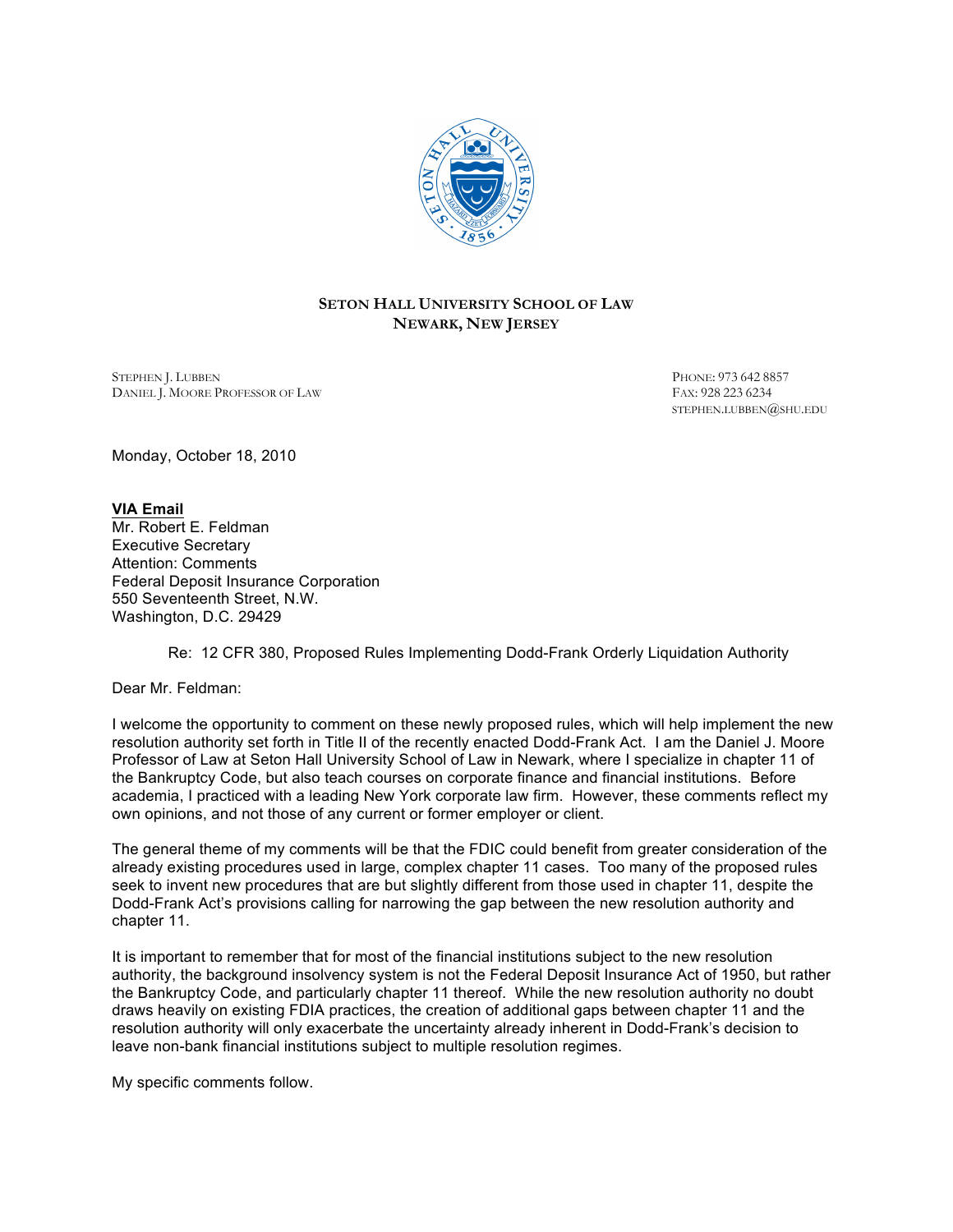### Proposed §380.2

This provision seeks to allow FDIC the ability to make payments similar to those routinely made in large chapter 11 cases under "first day" motions. These motions, typically negotiated with key constituencies before the bankruptcy filing, ask for court permission to pay employees and other important unsecured creditors, like essential trade creditors, immediately, despite the normal rule that all pre-bankruptcy creditors must wait for payment under a plan. Moreover, these motions typically seek authority to pay the favored creditors in full, even if other unsecured creditors might only receive partial payment.

Proposed §380.2(b)(4) seeks similar authority for FDIC in the new resolution authority, but does so in a way that undermines the usefulness of its chapter 11 counterpart. In chapter 11, authority to make these payments is routinely granted on the first day of the bankruptcy case, which avoids creating panic among employees and providers of key inputs for the debtor's ongoing operations.

By requiring the express approval of the Board, and prohibiting delegation of the Board's authority, proposed §380.2(b)(4) limits the ability to prepare for a resolution proceeding and avoid dissipation of the financial institution's going concern value. Application of the existing "doctrine of necessity" from chapter 11, which undergirds most existing first day motions in chapter 11, would provide a better result for the new resolution authority.

Likewise, I wonder about the wisdom of much of the rest of proposed §380.2. Subparagraph (c) seems to simply restate existing insolvency law, 11 U.S.C. §506, but such restatements are always apt to be sources of mischief. Subparts (b)(1) through (3) seem to be little more than an obvious Odysseusian effort – no chapter 11 debtor would ever seek permission to pay an investment creditor under the "necessity of payment" doctrine, as payment to such a creditor would rarely if ever be necessary to maintain ongoing operations.

Finally, I would note that the provisions of subparagraph (b) are somewhat ambiguous as drafted. Without reference to outside materials it is not clear that the "unless" clause in subpart (4) does not apply to subparts 1 through 4, inclusive. I would suggest that replacing "such holders" with "such other holders" in this subpart would clarify the provision.

### Proposed §380.3

This proposed provision, save for some special provisions regarding executives, simply restates the existing law under the Bankruptcy Code, 11 U.S.C. §365 and I wonder if it would not be better to incorporate that provision by reference.

Subparagraph (e) is rather confusing. It states that subparagraph (b) does not apply to executives. This suggests that the FDIC does not have to pay for services performed by executives after initiation of proceedings. That seems problematic.

Something along the lines of "Subparagraph (b) of this section shall not apply to any senior executive or director and the Corporation shall negotiate new terms of employment and compensation for any such individual retained after the commencement of proceedings" would seem to be closer to the desired goal.

#### Proposed §380.4

This proposed provision would allow contingent claims based on a letter of credit, loan commitment, or other similar obligation to be filed in the resolution proceeding. As an initial matter, I wonder why this provision does not apply to all contingent creditors.

Moreover, I see no reason to develop a unique resolution authority law in this regard, especially given the relative infrequency of resolution proceedings as compared with chapter 11 bankruptcy cases. Bankruptcy Code section 101(5)(A) defines a claim to include any right whether or not such right has been "reduced to judgment, liquidated, unliquidated, fixed, contingent, matured, unmatured, disputed,